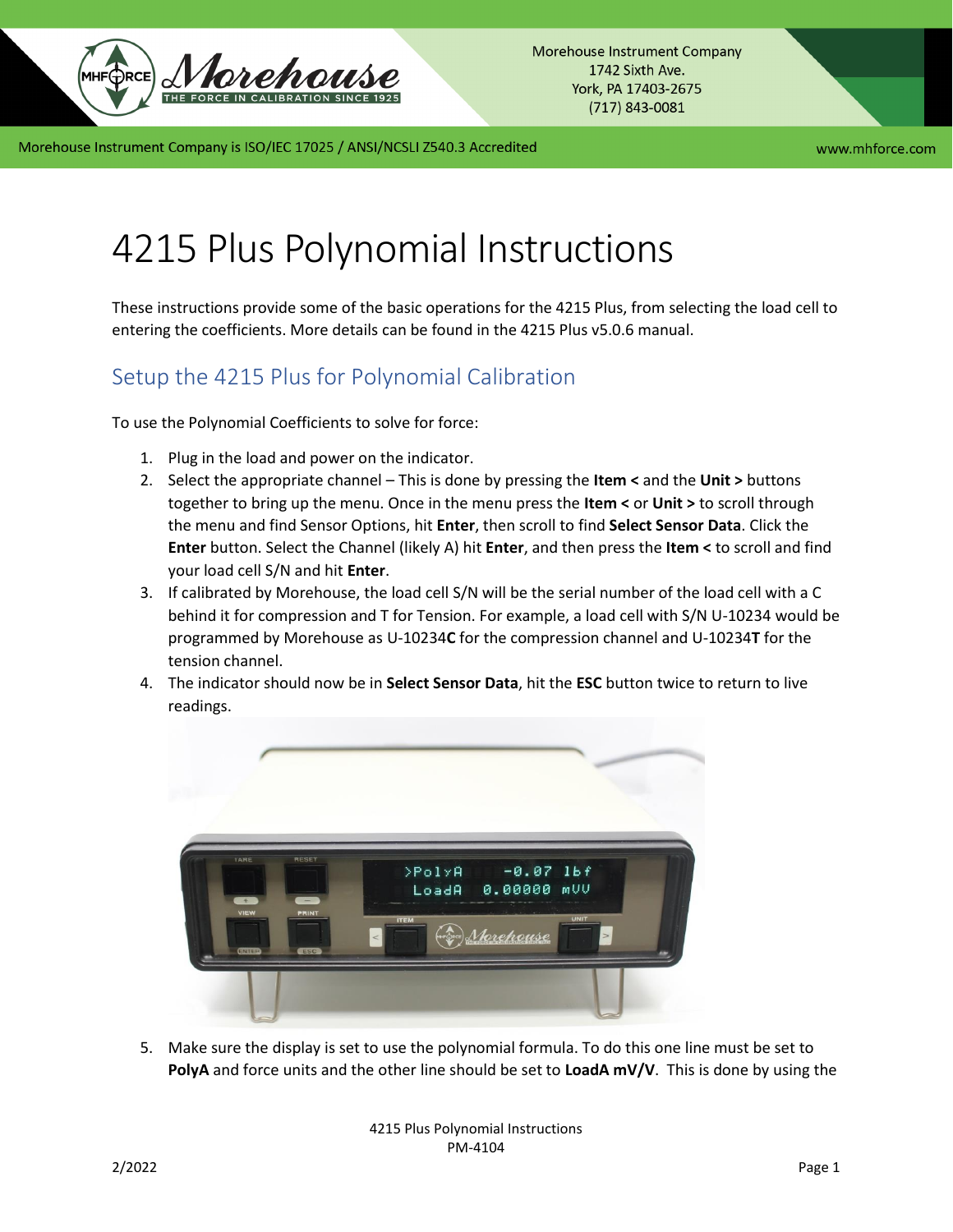www.mhforce.com

**Enter** button to toggle between the lines and the **<** and **>** keys to toggle units on the right side and display values on the left. The **<** toggles between LoadA, PeakA, VallA, Pos,Vel, Lmts, GrsA, Poly A. You want one line to be in PolyA. The **>** will toggle units lbf, kgf, N, Psi, MPa, Klb, kN, t (metric ton), mV/V, gf. The line that reads Poly should be in force units as shown above.

- 6. Hit **Enter** to arrow to the second line. This line should be set to LoadA and mV/V using the **<** or **>** arrow keys.
- 7. Once selected, the **Tare** button will zero the mV/V readings. Whatever the B0 coefficient from the calibration report is will be shown for the force readings.



**Note: The unit will not read zero in Poly. It will zero when in load, which will yield incorrect results. The figure above shows the correct configuration to use the polynomial equation.**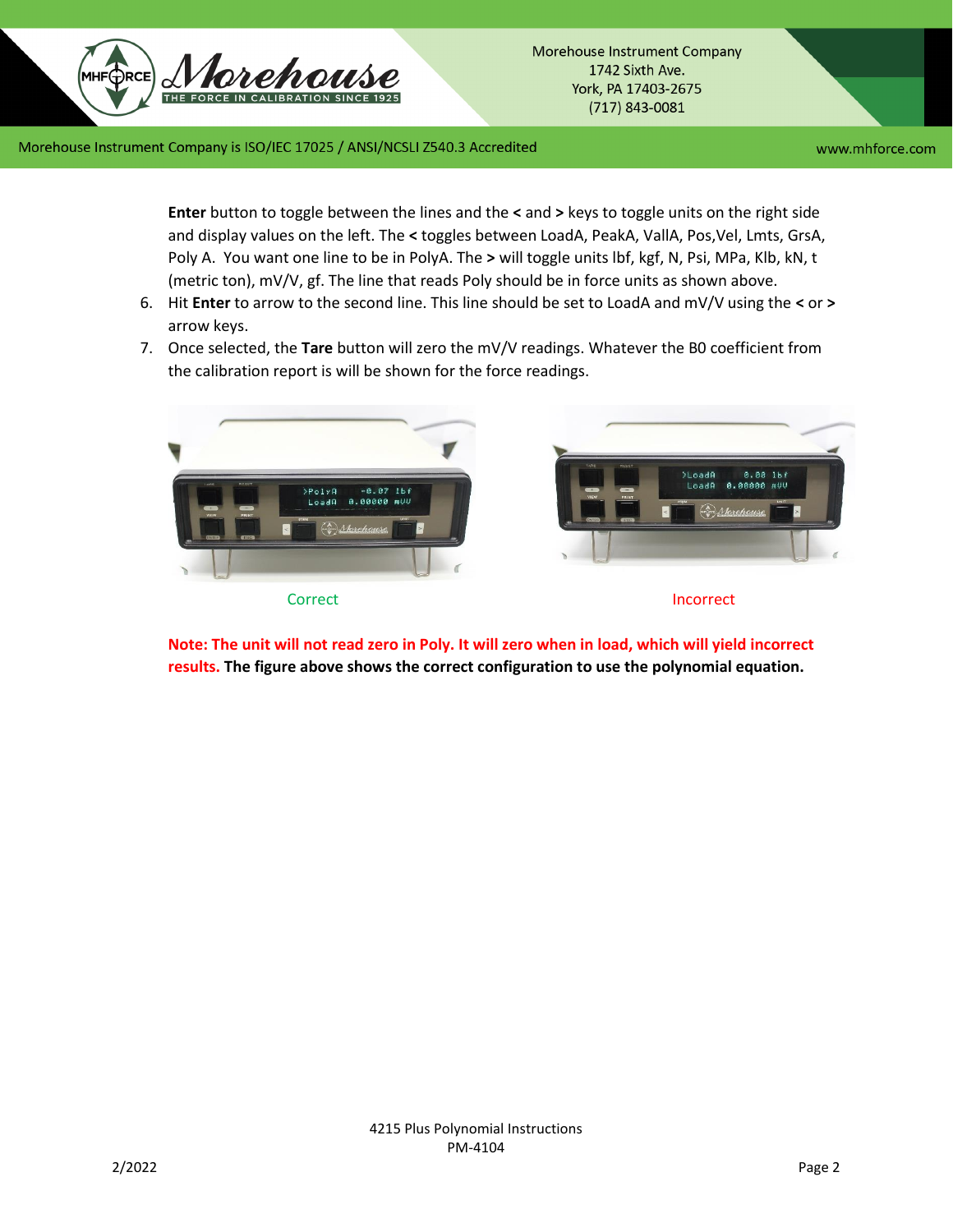

www.mhforce.com

## Entering Coefficients

Force (lbf) =  $B_0 + B_1R + B_2R^2 + B_3R^3$ where:  $R =$  Response (mV/V)  $B_0 = -7.030104E - 02$  $B_1 = -1.200137E + 03$  $B_2 = -4.599537E - 01$  $B_3 = -3.135373E-02$ 

If Morehouse performed the calibration, then coefficients will be entered at the time of calibration. The way to verify the coefficients is to compare the force applied values on the certificate against the fitted curve values.



The quickest way to verify that the coefficients have changed is to compare what is read when the indicator is on the PolyA force units, and LoadA mV/V. The PolyA value in force units is the same as the B0 coefficient when the tare button is pressed.

To enter coefficients:

- 1. Power on the indicator.
- 2. Press **Item <** and **Unit >** at the same time to enter the setup menu.
- 3. Use either **Item <** or **Unit >** to scroll through the indicator to find the Calibration Menu.
- 4. Hit **Enter** on the Calibration Menu and then scroll **>** to **Polynomial Cal.**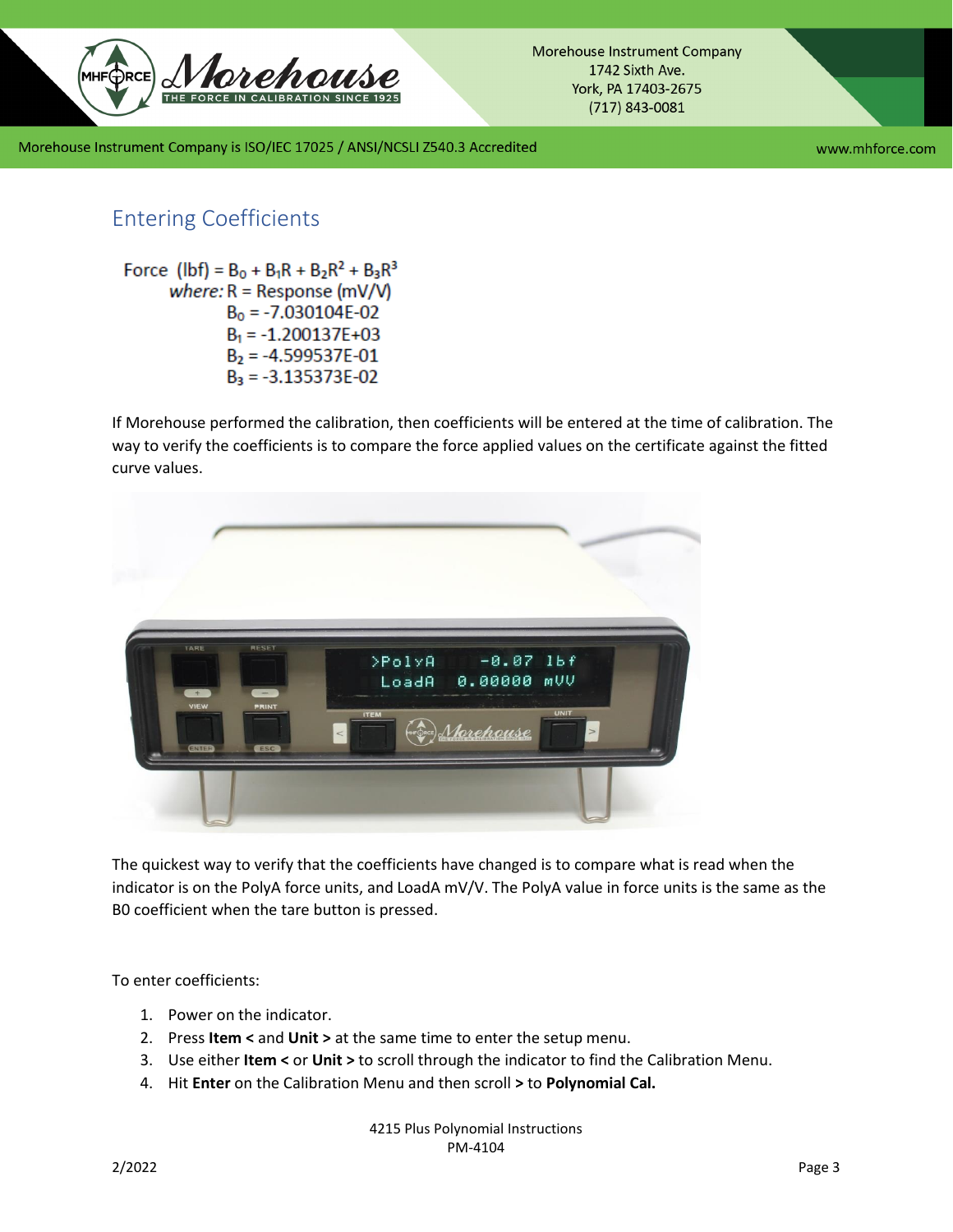

www.mhforce.com

- 5. Hit **Enter**, and the indicator will prompt you to select Channel A. Hit **Enter**.
- 6. Enter a S/N. Morehouse recommends entering the load cell S/N followed by a **C** for Compression or **T** for Tension.
- 7. Set the Month, day, year.
- 8. Select excite level to 10V by using the **<** and **>** keys unless the calibration certificate has 5 V DC called out on it.



- 9. Select the force units found on your certificate. Typically, it is lbf.
- 10. Enter the Load Cell Capacity (Rated Load) using the **+**, **-**, **<**, and **>** keys and the Polynomial Degree. The degree will be the largest B coefficient. If B3 is the last coefficient, the degree will be 3.



11. The indicator will prompt for Mantissa 0, which is the number without the exponent. In this example, it would be -7.030104. Enter 7.0 using the **+** or **–** to scroll through the numbers and move the digits using **<** so the display reads 07.0. Since there is a (-) sign the indicator should be **0**7.0 with the 0 selected. At this point, press **+ Tare** and **- Reset** at the same time to display the (- ) sign. The meter should now read -7.0, continue to scroll through, entering the 30104 so the display reads -7.030104. Hit **Enter**.